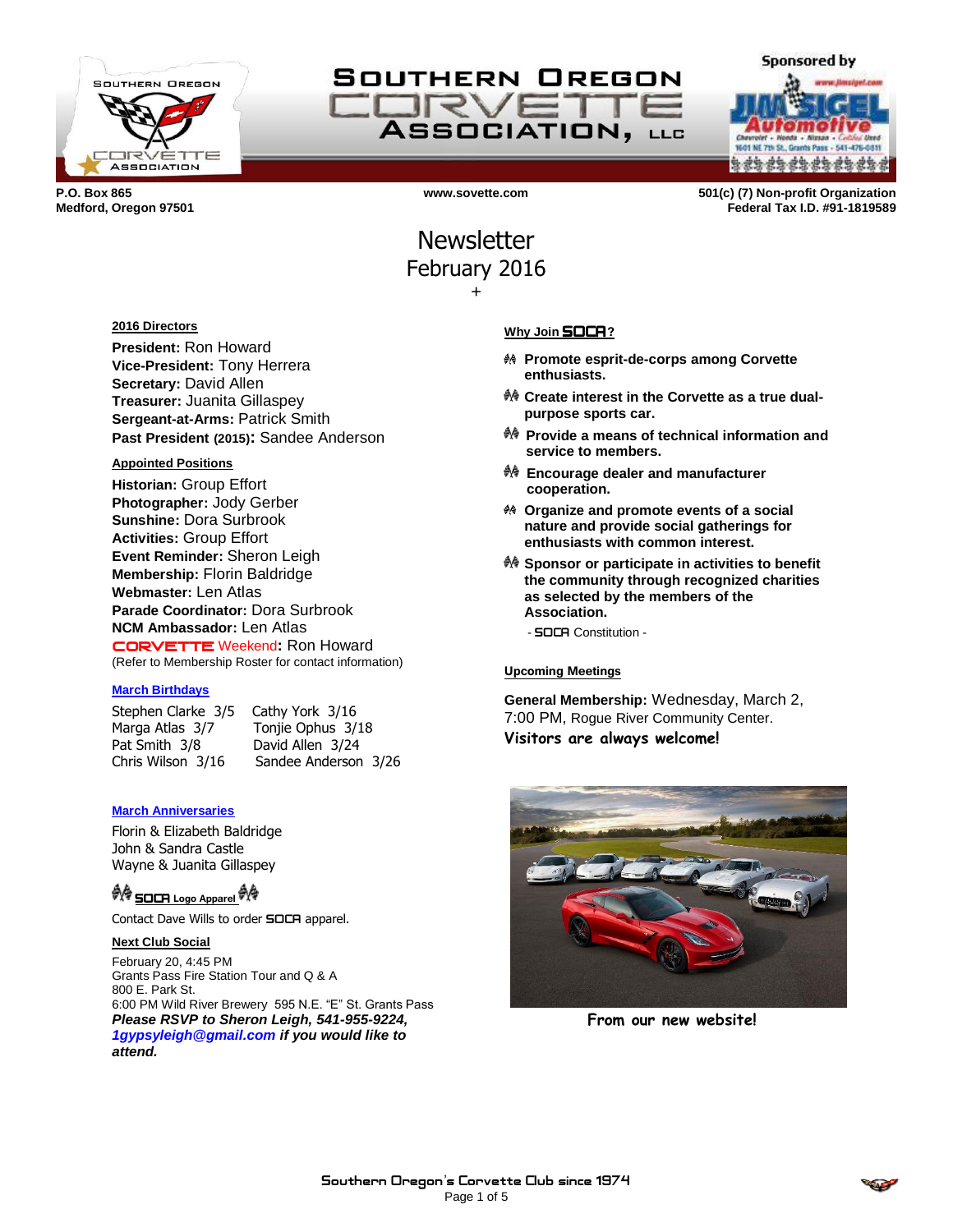## Events & Activities

February 20 – SOCA Social, G.P. Fire Station Tour and Q & A. 4:45 PM. 800 E. Park St: Wild River Brewery for dinner. 6:00 PM. 595 N.E. "E" St.

March 2 – SOCA General Membership Meeting, 7P.M., Rogue River Community Center, Rogue River

March 19 – SOCA Social, Dogs for the Deaf Tour. 4:00 PM. 10175 Wheeler Rd; Central Point Olive Garden for dinner. 6:00 PM 3125 Crater Lake Hwy. Medford.

April 6 - SOCA General Membership Meeting, 7P.M., Rogue River Community Center, Rogue River

April 9 – 62nd Pear Blossom Run, Parade & Street Fair Downtown Medford Form up at Rogue Valley Mall, 8:00AM – 8:30AM

April 23 – SOCA Social, Wildlife Images Tour. 3:00 PM 11845 Lower River Rd. G.P. Taprock Northwest Grill. 6:00 PM. 971 S.E. 6<sup>th</sup> St. G.P. Note: PRESENTATION FROM A.D.S. (Accurate Design Services) on the new SOCA website by Jim Irons

May 4 - SOCA General Membership Meeting, 7P.M., Rogue River Community Center, Rogue River

May 21 – SOCA Social, Seven Feathers Casino for brunch, 11:00 AM. Cost: \$8.99 per plate Waterfalls Tour east of Roseburg.

Heaven on Earth for Dinner or Desert. (exit 86 on I-5), 703 Quines Creek Rd. Azalea bet. 5:00 – 6:00 PM

June 1- SOCA General Membership Meeting, 7P.M., Rogue River Community Center, Rogue River

June 18 - Caverns Tour at Shasta Lake. Meet up with the Redding Corvette Club. Time TBA

June 19 - Schmidt Family Vineyard Show & Shine Time TBA

June 25 – Rooster Crow Parade. 8:30 AM "Form Up" After Parade, Cruise to Mac's Diner, 21900 Highway 62, Shady Cove, for lunch

For additional events, information and links, go to the S.O.C.A. website Events Page

<http://www.sovette.com/default.asp?pg=activities>

**CONSTRUCTION**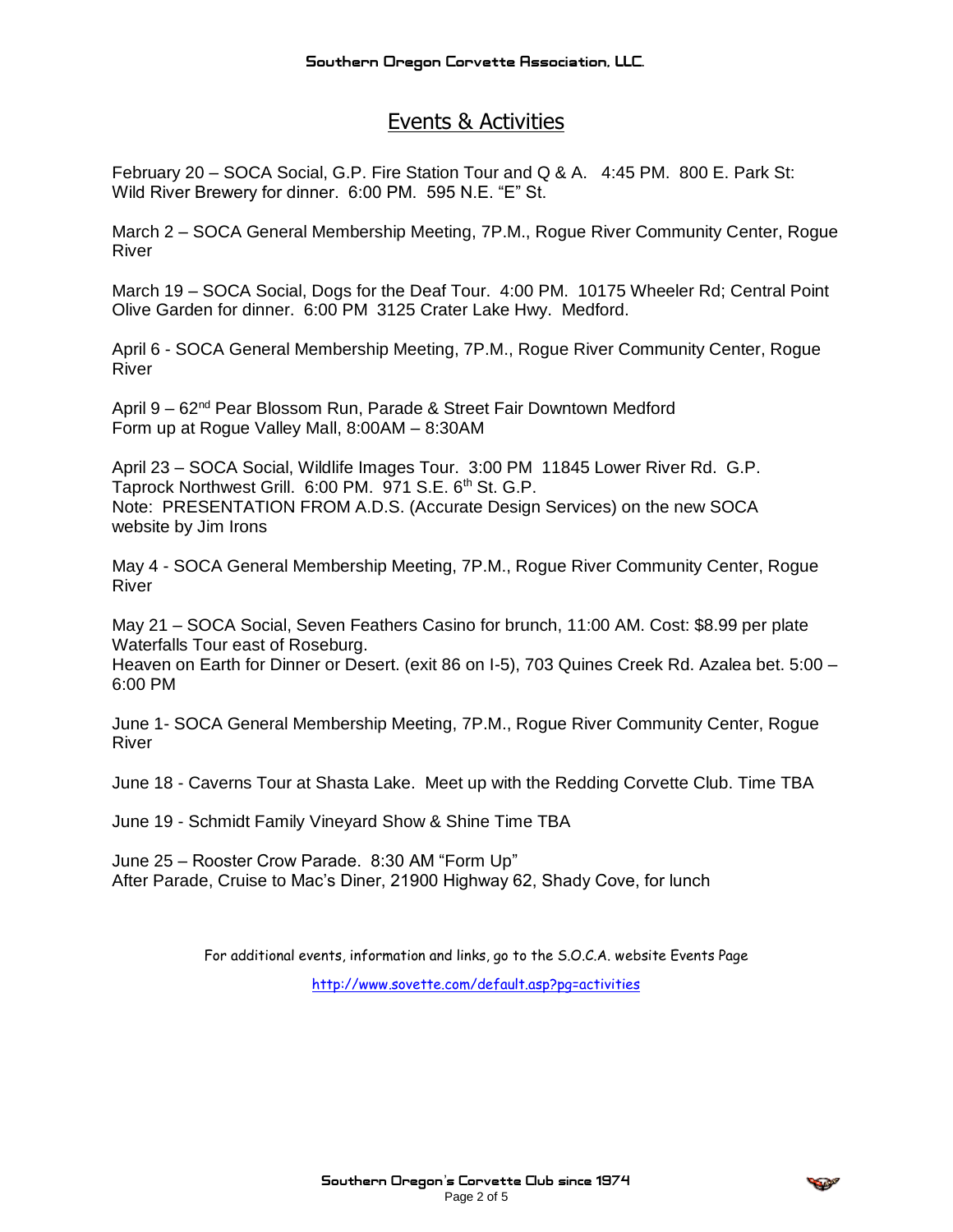### Southern Oregon Corvette Association, LLC.

Techin & Toolin

### **Corvette History & Trivia C6 & C7 - Roger's Corvette Center**

C6 ... The Refined Performance Corvette... [2005](http://www.rogerscorvette.com/specs/05.htm) - [2013](http://www.rogerscorvette.com/specs/13.htm)



● 2005 marks the introduction of the sixth generation Corvette... the C6.

A major styling change for the C6 Corvette is non-pop up headlights... not seen on a Corvette since 1962.

- **•** The base engine for the 2005 Corvette was the 400 HP LS2, only 5 HP less than the LS6 engine of the previous year's high performance Z06 model.
- 2005 was the first year for keyless access and start.
- The Convertible model was a late introduction in 2005 with no Z06 available this year.
- One factory-painted Torch Red 2005 Corvette actually carried the Precision Red paint code (27).
- 2006 saw the re-introduction of high performance Z06 model, weighing only 3132 pounds with a 427 cubic inch dry sump engine producing 505 HP.
- A six-speed paddle shift automatic transmission was introduced as an option in 2006.
- Daytona Sunset Orange Metallic, a popular color choice in 2005 & 2006, was replaced by Atomic Orange in 2007, an extra cost color choice.
- Two special editions were introduced for the 2007 model year... the Arctic White Ron Fellows ALMS GT1 Z06 (399 built) and an Indy Pace Car replica convertible in Atomic Orange (500 built).
- Jetstream Blue Metallic was announced as a new exterior color option for the 2008 model year, also available on the Z06.
- For 2008, a 427-Limited Edition Z06 was made available in Crystal Red Metallic paint with all 505 units hand signed by retiring Corvette Assembly Plant Manager, Wil Cooksey.
- The total 2009 Corvette production run of only 16,956 cars was the lowest since 1962's production run of 14,531 units (not counting 1997's run of 9,752 cars due late introduction of the new C5).
- The 2009 ZR1 was the first 200+ mph production Corvette ever made.
- **The 2009 ZR1 was the first production Corvette ever built with a roots-type supercharger** as standard equipment, developing 630 horsepower.
- **The 2009 ZR1 was the first production Corvette to retail for over \$100,000.**
- **The 2009 ZR1's LS9 engine develops 630 horsepower but actually has less displacement** than the Z06's 505 hp LS7 engine (376 vs 427 cubic inches).
- In 2009 consumers had their choice of nine different Corvette configurations including coupe, convertible, Z06, ZR1, Competition Sport, and GT1 Championship editions.
- 2010 saw the return of the legendary Grand Sport model nomenclature but with less exclusivity than the 1996 limited edition of only 1,000 special VIN-sequenced, uniquely painted blue & white cars.
- The 2010 Grand Sport model replaced the Z51 performance handling option and features the base LS3 engine but is equipped with the wide body panels, larger wheels/tires, and other parts derived from the Z06.